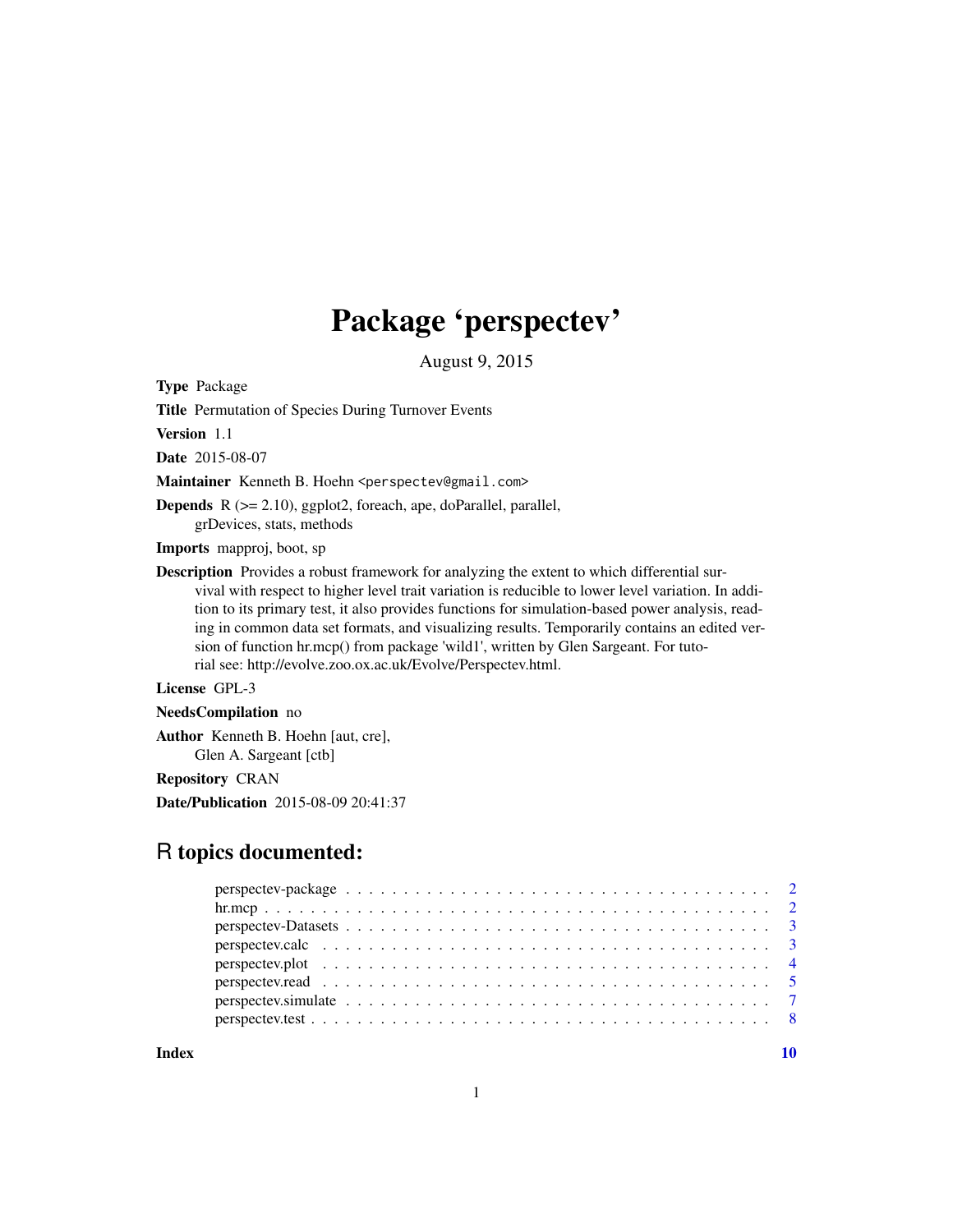<span id="page-1-0"></span>

#### Description

Provides a robust framework for analyzing the reducibility of differential survival with respect to higher level trait variation. In addition to its primary test, it also provides functions for simulationbased power analysis, reading in common data set formats, and visualizing results. For tutorial see: http://evolve.zoo.ox.ac.uk/Evolve/Perspectev.html.

#### Details

| Package: | perspectev |
|----------|------------|
| Type:    | Package    |
| Version: | 1.1        |
| Date:    | 2015-08-07 |
| License: | $GPI - 3$  |

#### Author(s)

Kenneth B. Hoehn <perspectev@gmail.com>

hr.mcp *Home range estimation*

#### **Description**

Compute and plot a minimum convex polygon estimate of "home range." Source code borrowed from wild1 package.

#### Usage

```
hr.mcp(x,y=NULL,n.min=50,plot=TRUE,add=FALSE,ID=NULL,...)
```

|       | A vector, matrix, or data frame of coordinates.                                   |
|-------|-----------------------------------------------------------------------------------|
| v     | A numeric vector (if x is a vector) or NULL                                       |
| n.min | If x includes fewer than n.min points, the function will return NA and a warning. |
| plot  | Parameter nonfunctional for perspectev implementation of this function.           |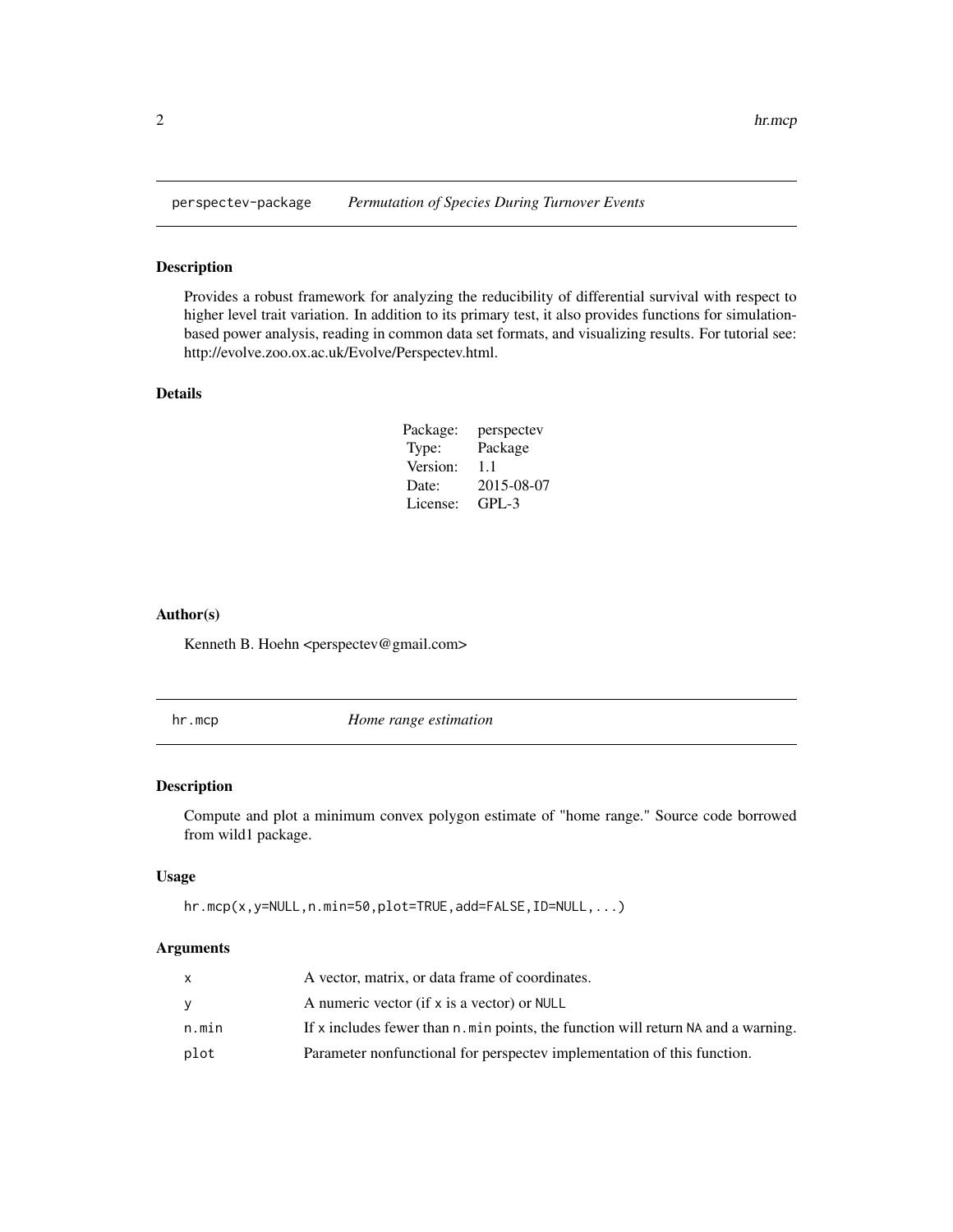<span id="page-2-0"></span>

| add      | Logical. Add to existing plot on current output device? Default is FALSE. |
|----------|---------------------------------------------------------------------------|
| ΙD       | Required argument from Polygons                                           |
| $\cdots$ | Optional arguments for plot or points (see also par).                     |

#### Details

See plot.Polygons for another way of plotting polygon objects.

#### Value

Returns an object of class Polygons (sp).

#### Author(s)

Glen A. Sargeant U.S. Geological Survey Northern Prairie Wildlife Research Center <glen\_sargeant@usgs.gov>

Edited by Kenneth B. Hoehn <perspectev@gmail.com>

perspectev-Datasets *Supplied data sets*

#### Description

Occurrence data used in perspectev tutorial, and test data set used for checking.

#### Details

occurrence\_data: See online tutorial for futher information.

perspectev.calc *Calculate upper and lower level trait values and survivorship*

#### Description

Calculates upper and lower level trait values and survivorship given a data set and trait functions

#### Usage

```
perspectev.calc(data,traitfun,vlist=list(),na.rm=FALSE)
```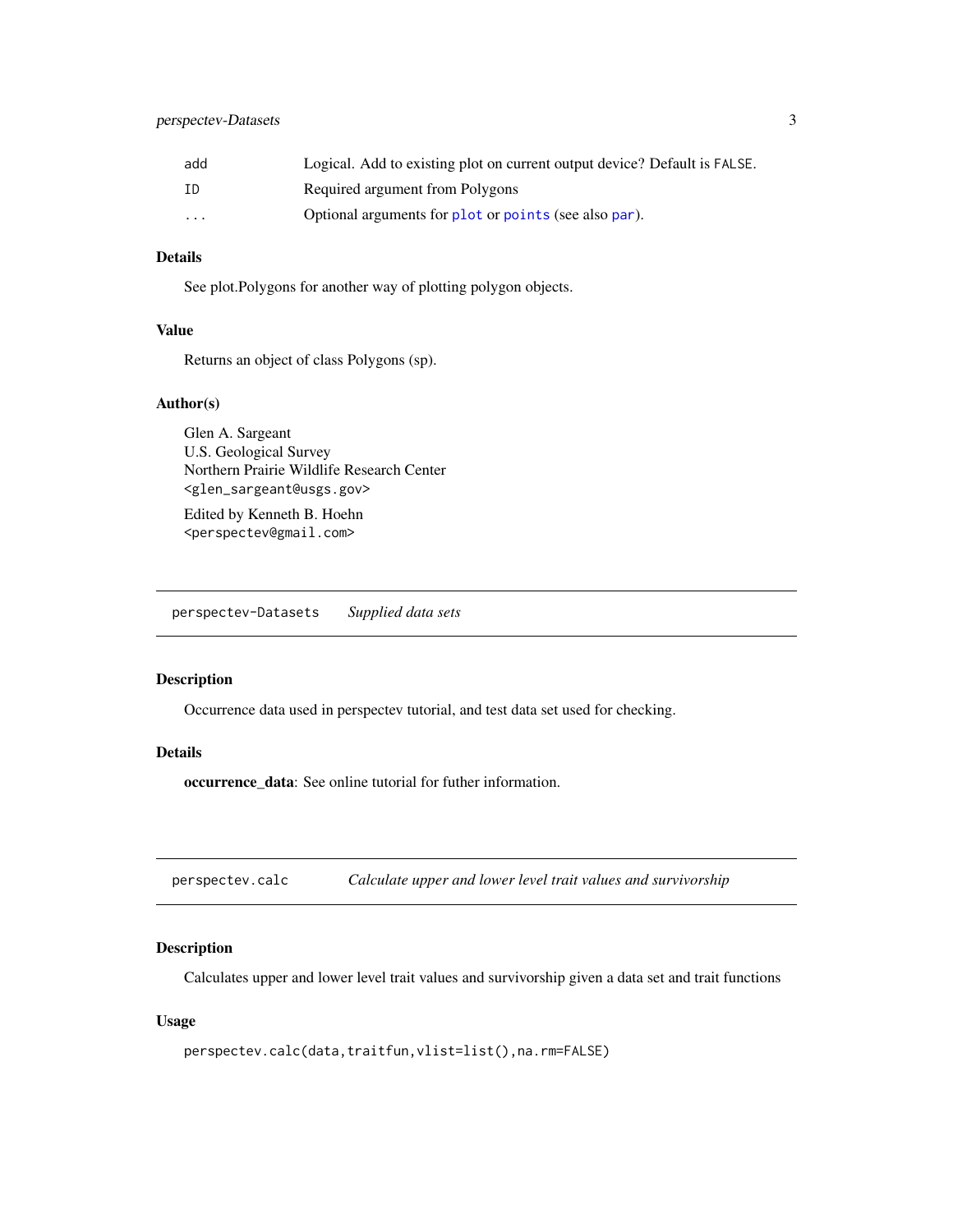#### <span id="page-3-0"></span>Arguments

| data     | Dataframe in perspectey format (see below).                                                            |
|----------|--------------------------------------------------------------------------------------------------------|
| traitfun | Function for calculating trait value at each level.                                                    |
| vlist    | Optional variable list for trait function.                                                             |
| na.rm    | Remove NA values from trait functions? Shouldn't need to be used if trim=TRUE<br>from perspectev.read. |

#### Value

| upper | Table of survivorship and trait value at upper level (scaled to mean 0 and vari-<br>ance $1)$                              |
|-------|----------------------------------------------------------------------------------------------------------------------------|
| lower | Table of survivorship and trait value at lower level (scaled to mean 0 and vari-<br>ance $1)$                              |
| stats | [1]: correlation between upper level trait and survivorship, $[2-4]$ : quantiles of<br>upper level trait values (unscaled) |

#### Author(s)

Kenneth B. Hoehn <perspectev@gmail.com>

| perspectev.plot | Plotting function for permutation analysis |  |
|-----------------|--------------------------------------------|--|
|-----------------|--------------------------------------------|--|

#### Description

Make plots to summarize permutation results and power analysis results

#### Usage

perspectev.plot(observed, simulated, names, title)

#### Arguments

| observed  | Object returned from perspectev.test().                            |
|-----------|--------------------------------------------------------------------|
| simulated | List of up to eight objects obtained from perspectev.simulate().   |
| names     | Names of each object in the list provided to "simulated" in order. |
| title     | Title of the plot. Optional.                                       |

#### Author(s)

Kenneth B. Hoehn <perspectev@gmail.com>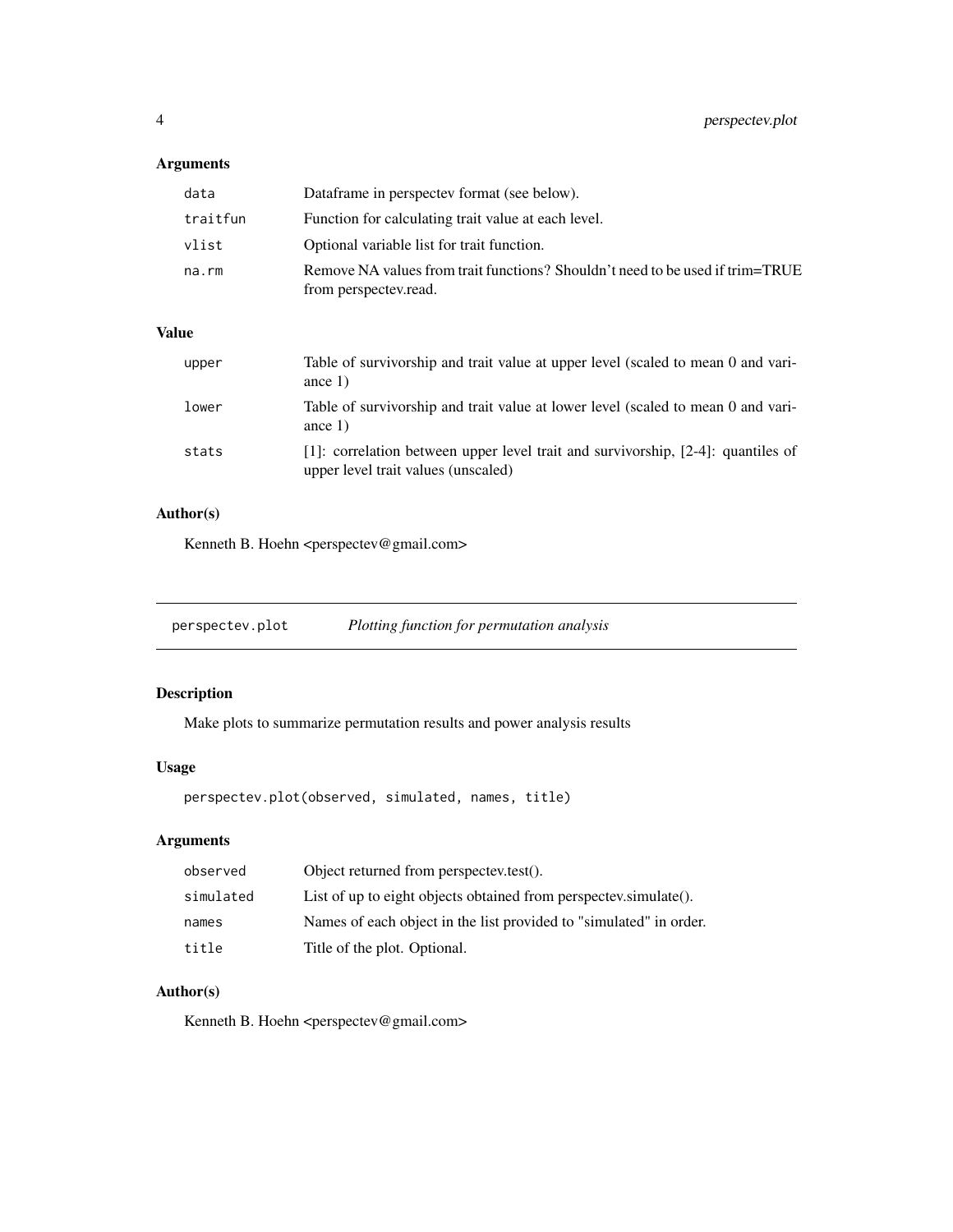<span id="page-4-0"></span>

#### Description

Convert occurrence data (each row a separate occurrence) into standardized perspectev format.

#### Usage

```
perspectev.read(data,upper,lower,traits,survProb,traitfun,extinctionAge=NULL,
 occurrenceAge=NULL,vlist=NULL,trim=TRUE,
 projection=FALSE,quiet=FALSE)
```

| Occurrence data. This must list each occurrence on a separate row, with up-<br>per/lower level classification specified in separate columns, as well as one or<br>more columns specifying the trait-data for that occurrence (e.g. latitude and<br>longitude). For example see data(occurrence_data).                                                                                                                                                                                       |
|---------------------------------------------------------------------------------------------------------------------------------------------------------------------------------------------------------------------------------------------------------------------------------------------------------------------------------------------------------------------------------------------------------------------------------------------------------------------------------------------|
| Column name designation for upper level names.                                                                                                                                                                                                                                                                                                                                                                                                                                              |
| Column name designation for lower level names.                                                                                                                                                                                                                                                                                                                                                                                                                                              |
| A column name (string) or vector of column names which correspond to the<br>trait data under investigation. The order in which trait names are specified is<br>important and corresponds to the t1/t2 designation of trait functions.                                                                                                                                                                                                                                                       |
| Designates lower level survivorship probability, may be either: 1) A dataframe<br>with three columns: Upper name, lower name, survivorship probability. Pre-<br>ferred option - compatible with continuous survivorship probability.                                                                                                                                                                                                                                                        |
| 2) A dataframe with two columns: Upper name, lower name. Specifies lower<br>units named as survivorship probability $= 1$ , and all others as 0.                                                                                                                                                                                                                                                                                                                                            |
| 3) A vector of names of surviving lower level units. Upper and lower names<br>must be separated by a space.                                                                                                                                                                                                                                                                                                                                                                                 |
| If unspecified will assign survivorship based on occurrenceAge and extinction-<br>Age.                                                                                                                                                                                                                                                                                                                                                                                                      |
| Column name desigation for the age of the occurrence. Only necessary if survProb<br>unspecified, and will be ignored if survProb is specified.                                                                                                                                                                                                                                                                                                                                              |
| Age of the extinction in backward time. E.g. 65.5 for K-Pg mass extinction<br>if occurrence Age is in mya. Occurrences with ages greater than or equal to<br>extinctionAge will be used to calculate trait values, and lower level units with<br>occurrences before and after extinctionAge are marked as survivors. Lower level<br>units with occurrences only after extinction Age are excluded. Only necessary if<br>survProb unspecified, and will be ignored if survProb is specified. |
| Function for calculating trait values at each level. Not necessary if trim=FALSE.                                                                                                                                                                                                                                                                                                                                                                                                           |
| Optional variable list for trait function.                                                                                                                                                                                                                                                                                                                                                                                                                                                  |
| Remove lower levels that give NA's from trait function? (recommended)                                                                                                                                                                                                                                                                                                                                                                                                                       |
|                                                                                                                                                                                                                                                                                                                                                                                                                                                                                             |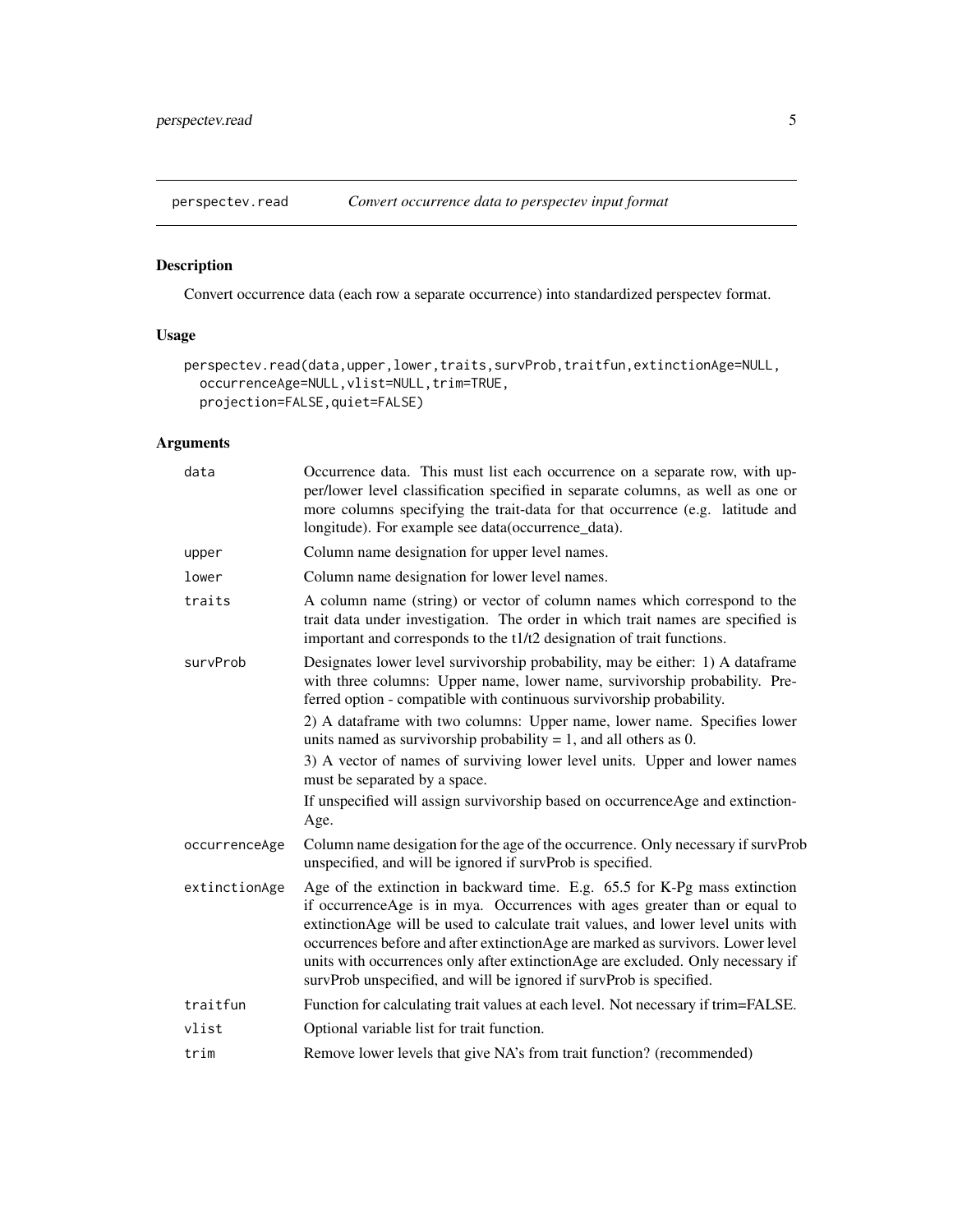6 perspectev.read

| projection | Convert coordinates to a Mollweide projection? |
|------------|------------------------------------------------|
| quiet      | Suppress information messages?                 |

#### Details

Function specifies traits under analysis and survivorship probabilities of lower level units. See tutorial (http://evolve.zoo.ox.ac.uk/Evolve/Perspectev.html) for examples.

Traits are specified by supplying the column names of trait data values (e.g. Latitude and Longitude) as a vector. The order in which the traits are specified is important, as this will be the basis of the index in trait functions (first in vector is first in trait list, second in vector is second in trait list, etc..). You can check this after the fact using the Key value. If trim=TRUE, supply a trait function using the traitfun parameter, and this function will remove all lower units which give an NA value in the trait function (e.g. having < 3 distinct coordinates for MCP range).

Survivorship probability may be specified in four ways:

1) The best way is to supply a dataframe to survProb. This data frame should be of column format: <Upper Name> <Lower Name> <Survivorship Probability>, and should specify a survivorship probability for all lower level units in the occurrence data.

2) Similar to 1), but a dataframe of column format: <Upper Name> <Lower Name>. This will assign all lower units specified as having a survivorship probability of 1, and all others as 0.

3) Similar to 2), but a vector of names formed by pasting Upper and Lower names together, separated by a space (e.g. c("Genus1 Species1", "Genus2 Species2"))

4) Specifying occurrenceAge and extinctionAge. occurrenceAge is the column name for the age of the occurrences, and extinctionAge is the age of the extinction (both in backward time). All units with occurrences that only occur after the extinction are discarded. All units that have some occurrences with ages < extinctionAge, and some occurrences >= extinctionAge (found before and after extinction) are assigned survivorship  $= 1$ . All those which only have occurrences  $\geq$ extinctionAge are assigned survivorship  $= 0$ . Note that this will assign any lower level entity found both before/during and after the extinctionAge parameter as a survivor, while any lower level entity only found in the beginning will be listed as a victim. Specifying these parameters is only necessary if survProb is unspecified, and they will be ignored if it is.

In all cases it is important to ensure your data set does not span too far back, because all occurrences provided, unless otherwise stated (see 4, above), will be used to calculate trait values. This is may or may not be good.

#### Value

| Survivorship | Dataframe containing upper/lower level classification and survivorship proba-<br>bility for each lower level unit. |
|--------------|--------------------------------------------------------------------------------------------------------------------|
| Traits       | List containing trait data vectors for each lower level unit.                                                      |
| Key          | Shows indexes of trait values in Traits list, corresponds to order used in "traits"<br>parameter.                  |

#### Author(s)

Kenneth B. Hoehn <perspectev@gmail.com>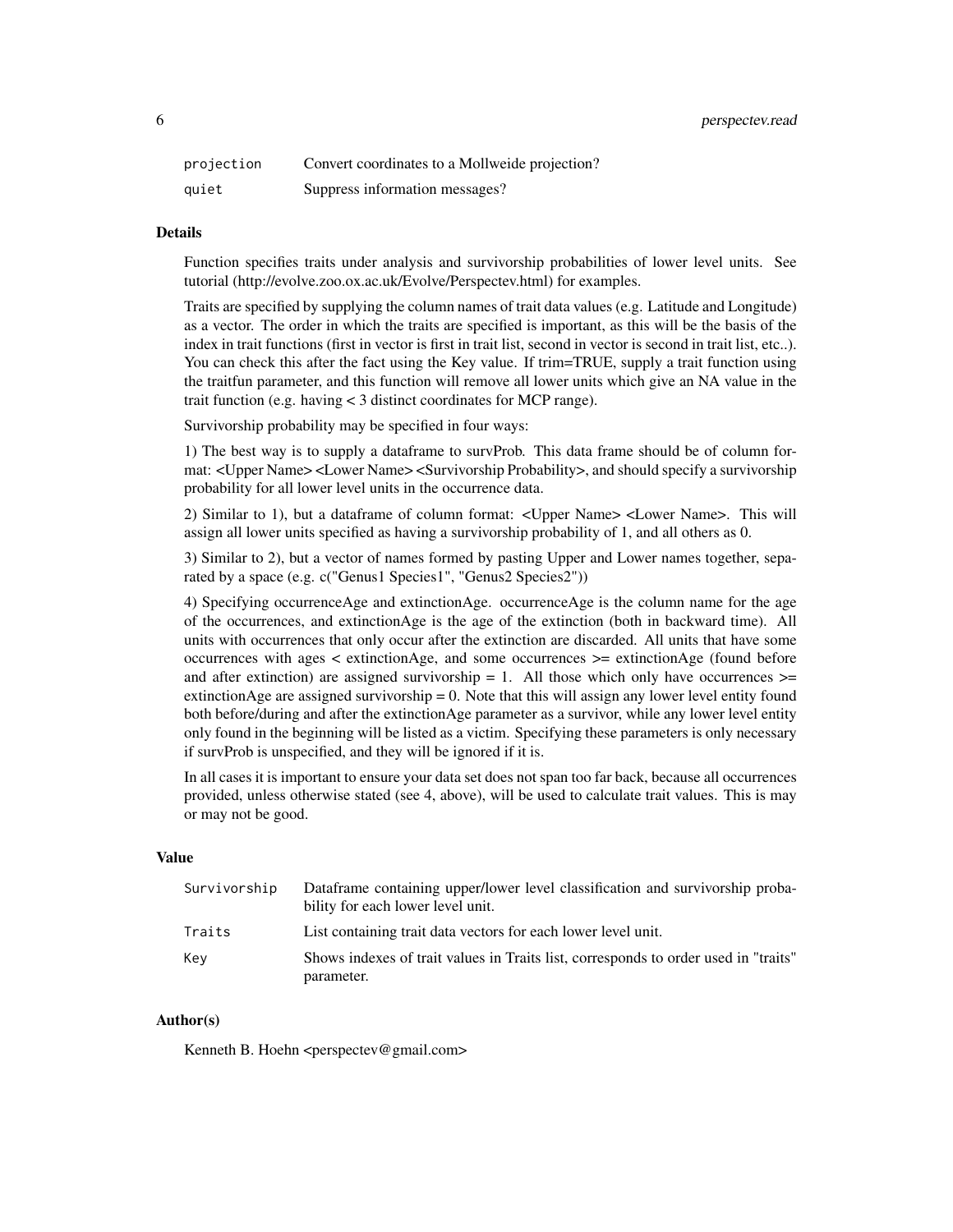#### <span id="page-6-0"></span>perspectev.simulate 7

#### Examples

```
data(testData)
survivorship = data.frame(cbind(testData$Genus,testData$Species,runif(nrow(testData),0,1)))
data = perspectev.read(testData,survProb=survivorship,
upper="Genus",lower="Species",traits=c("Lat","Long"),traitfun=mcpRange,
projection=FALSE)
```
perspectev.simulate *Simulate upper/lower level selection at different intensities and observe resulting p values.*

#### Description

Perform simulations of natural selection on a data set, and observe what p values result. Performs linear transformation of trait vs. survivorship (using provided or fitted slope and intercept) and then transforms into survviorship probabilites using inv.logit function.

#### Usage

```
perspectev.simulate(data,simulations,cores,traitfun=mcpRange,vlist=NULL,
binary=NA,intercept=NA,slope=NA,level=NA,noise=0,fit=FALSE,quiet=FALSE)
```

| data        | Dataframe in perspectev format. See ?perspectev.read for more information.                                                                                                                  |
|-------------|---------------------------------------------------------------------------------------------------------------------------------------------------------------------------------------------|
| simulations | Number of simulations to perform. At least 1000 is recommended but can be<br>slow.                                                                                                          |
| cores       | Number of cores over which to parallelize the simulations.                                                                                                                                  |
| traitfun    | Function for calculating trait value at each level.                                                                                                                                         |
| vlist       | Optional variable list for trait function.                                                                                                                                                  |
| intercept   | Intercept of the regression between range and survivorship. Can be manually<br>provided or, if not provided, is fit to the data set. Will attempt to set automati-<br>cally if unspecified. |
| slope       | Slope of the regression between range and survivorship. Can be manually pro-<br>vided or, if not provided, is fit to the data set. Will attempt to set automatically<br>if unspecified.     |
| level       | Simulate either upper or lower level selection. Accepts either "lower" or "upper"<br>respectively. Will set to 'upper' if unspecified.                                                      |
| noise       | Extra stochasticity to the simulation.                                                                                                                                                      |
| fit         | Fit simulation to observed parameters? Will do automatically if intercept or<br>slope are not specified.                                                                                    |
| binary      | Is survivorship binary or continuous? Will attempt to set automatically if un-<br>specified.                                                                                                |
| quiet       | Suppress information messages?                                                                                                                                                              |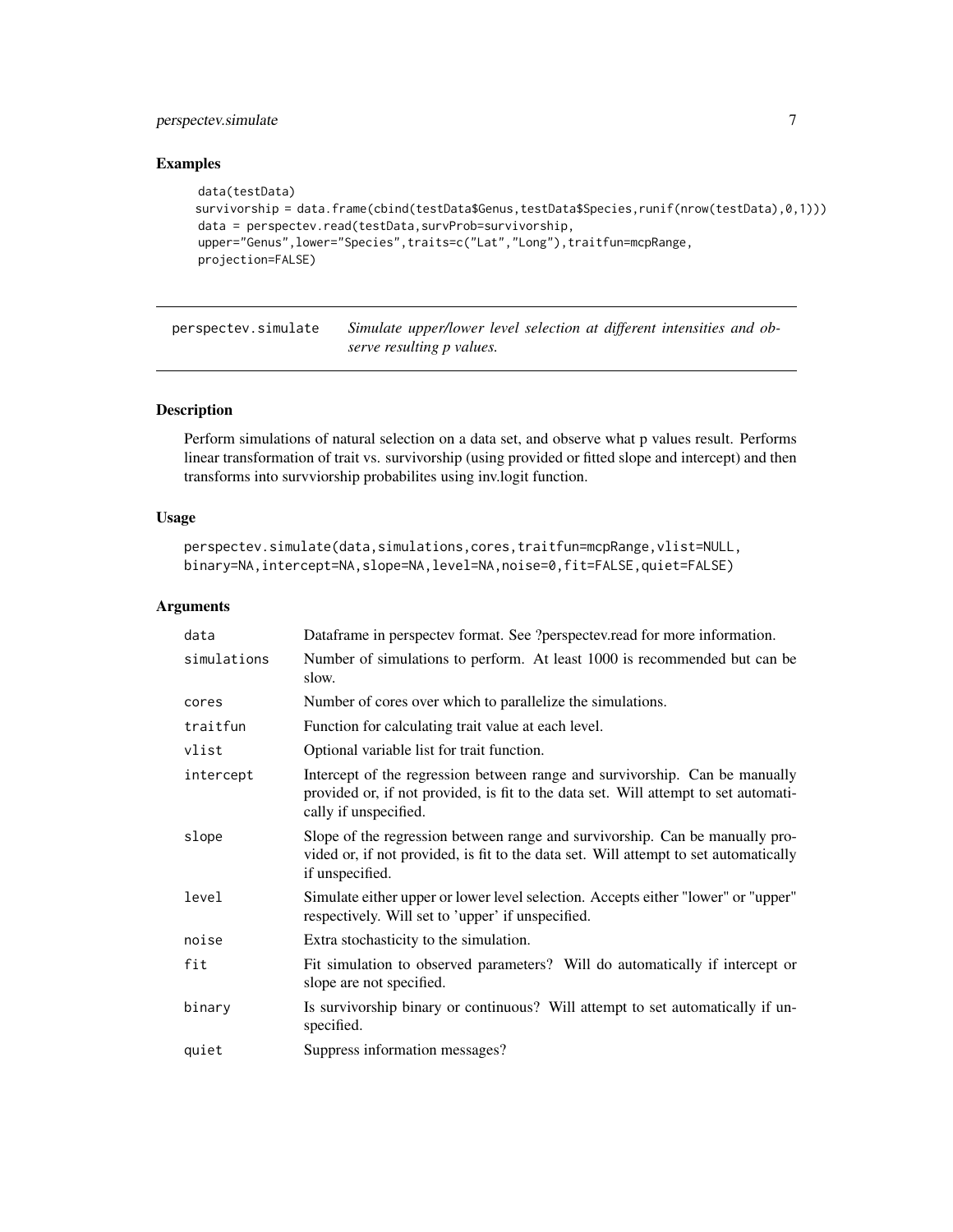#### <span id="page-7-0"></span>Value

| correlation_simulated |                                                                               |  |
|-----------------------|-------------------------------------------------------------------------------|--|
|                       | Correlation between trait and surivovorship from permuted groups at each sim- |  |
|                       | ulation.                                                                      |  |
| correlation_observed  |                                                                               |  |
|                       | Observed correlation between trait and surivovorship from simulated groups.   |  |
| pvalue                | p value observed under simulation of selection.                               |  |
| level                 | Level of simulated selection.                                                 |  |
| intercept             | Intercept of simulation.                                                      |  |
| slope                 | Slope of the simulation.                                                      |  |
| noise                 | Noise level selected for simulation.                                          |  |
| fitted_model          | Was the model fitted to the data set?                                         |  |

#### Note

See original publication and tutorial for more information on simulation.

#### Author(s)

Kenneth B. Hoehn <perspectev@gmail.com>

| perspectev.test | Test for irreducibility of relationship between upper level traits and |
|-----------------|------------------------------------------------------------------------|
|                 | survivorship                                                           |

#### Description

Performs permutation tests by permuting upper level labels between lower levels, recalculating upper trait value, and taking the correlation between upper level trait and survivorship. This process is repeated until a null distribution is generated. This is then compared against observed covariance to give a p value for the null hypothesis that a relationship between trait and survivorship is explainable by random aggregations of lower level traits.

#### Usage

```
perspectev.test(data,iterations=1000,cores=1,traitfun=mcpRange,vlist=NULL,na.rm=FALSE)
```

| data       | Dataframe in perspectev format (see ?perspectev.read).                                                 |
|------------|--------------------------------------------------------------------------------------------------------|
| iterations | Number of iterations to perform. At least 1000 is recommended, though can be<br>slow.                  |
| cores      | Number of cores over which to parallelize the test.                                                    |
| traitfun   | Function for calculating trait values at each level.                                                   |
| vlist      | Optional variable list for trait function.                                                             |
| na.rm      | Remove NA values from trait functions? Shouldn't need to be used if trim=TRUE<br>from perspectev.read. |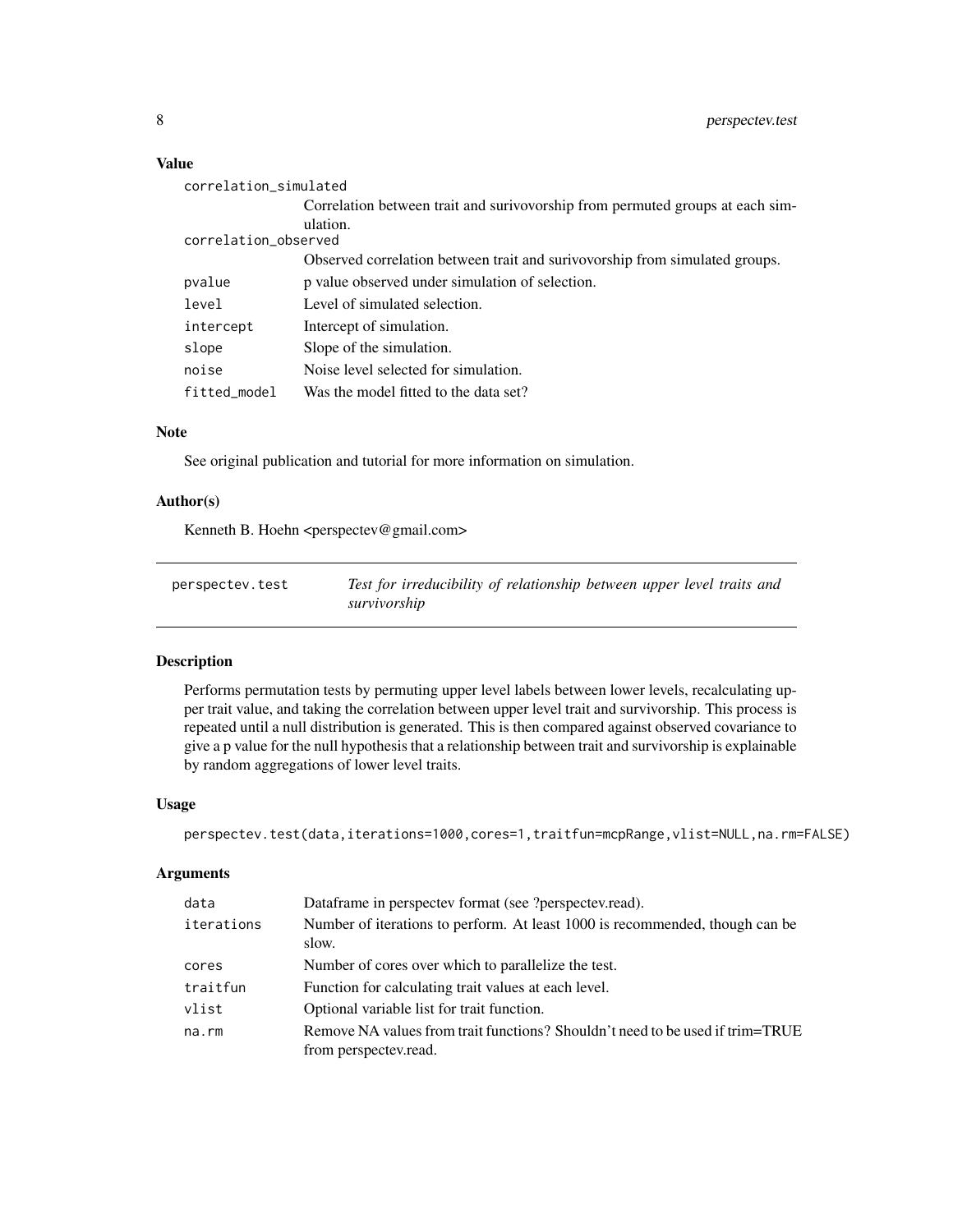#### perspectev.test 9

#### Value

| correlation_permuted |                                                                                         |
|----------------------|-----------------------------------------------------------------------------------------|
|                      | Correlations between trait and survivorship obtained from permuted upper levels<br>(Si) |
| correlation_observed |                                                                                         |
|                      | Observed correlation between upper level trait and survivorship (Ri)                    |
| pvalue               | Portion of permuted genus correlations $(S)$ larger than observed value $(R)$           |
| permuted_quantiles   |                                                                                         |
|                      | Matrix of interquartile trait values obtained from each upper level permutation         |

#### Author(s)

Kenneth B. Hoehn <perspectev@gmail.com>

#### Examples

data(testData)

```
data = perspectev.read(testData,extinctionAge=5,occurrenceAge="Age",
upper="Genus",lower="Species",traits=c("Lat","Long"),traitfun=mcpRange,projection=FALSE)
```

```
#4 iterations chosen out of convenience - use more!
mcpTest = perspectev.test(data,4,1,traitfun=mcpRange)
mcpSim = perspectev.simulate(data,4,1,traitfun=mcpRange)
perspectev.plot(mcpTest,list(mcpSim),c("S1"),"Test")
```